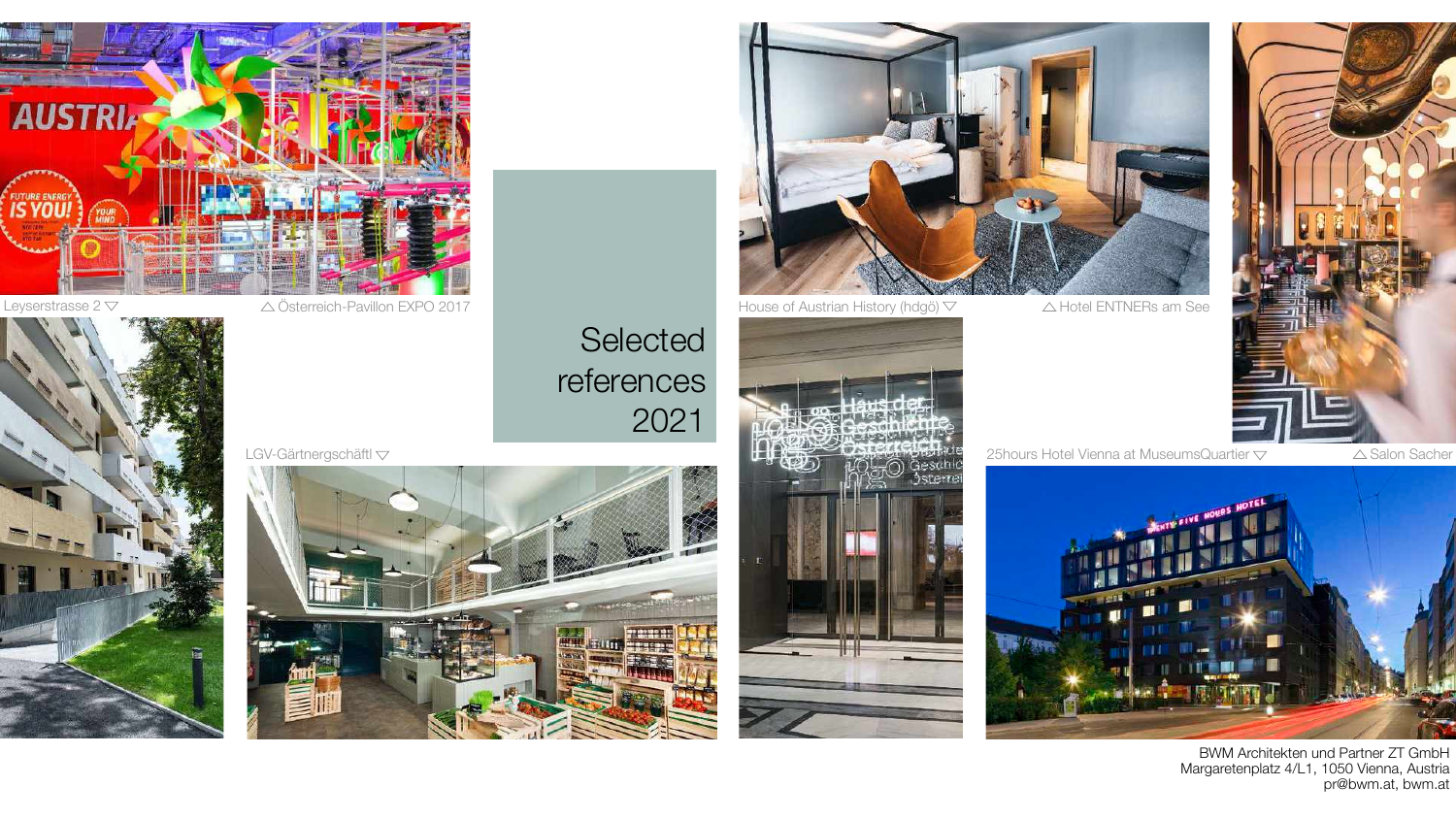## Selected references | BWM Architekten 2021

### **Hospitality**

Restaurant Figlmüller: Redesign/ interior design of the legendary Gasthaus Figlmüller and extension by one house number to a total of 450m² with 250 seats, Vienna, 2020

Courtyard by Marriott Vienna Prater/Messe: Interior Design for restaurant/bar, Vienna, 2020

Confectionery OBERLAA Townhouse: Interior concept and design in a 400m² town house with seating for 220 guests, including construction of a new conservatory, Vienna, 2020

MILESTONE Student Living: New design concept for MILESTONE Student Living, Portugal, 2019/2020

Sheraton Grand Salzburg: Redesign of the lobby, Salzburg, 2019

The Ring Hotel: Soft Refurbishment of f&b area on the ground floor of the 5-star hotel; Architectural and preliminary design, Vienna, 2019

Salon Sacher: Design of a new Sacher café with a bar in the Hotel Sacher, Vienna, 2018

Vienna House Amber Baltic Miedzyzdroje: Refurbishment of a seaside hotel with 200 rooms on Poland's Baltic coast; planning of the lobby, restaurant, indoor pool and spa, Miedzyzdroje, 2019

Hotel am Konzerthaus, Restaurant Apron: Interior design for the hotel including obby, restaurant, bar, kitchen and seminar rooms, Vienna, 2018

Hotel Lev: Renovation and design concept for a business hotel incl. rooms, dining areas, conference rooms, Ljubljana, 2018

Vienna House Diplomat Prague: Refurbishment of a business hotel with 400 rooms and 23 conference rooms; implementation alongside the hotel's day-to-day business, Prague, 2019

Sacher Eck: Redesign and extension of the café and confectionery in the famous Hotel Sacher, Vienna, 2017

a&o: Repositioning of the hostel brand a&o, rebranding and redesign of the entire portfolio, new design for 32 hostels in Europe, 2017 – ongoing

Confectionery OBERLAA: Interior concept, design and final planning, location Mariahilfer Str., Vienna, 2018

taste.it: Interior planning, consulting and design for a bistro in the 5-star luxury hotel Sheraton Grand Salzburg, 2017 Wombat's: Redesign and interior design for Wombat's Vienna, London, Berlin, 2014–2017

Berlin Marriott Hotel: Concept and interior design for the conference floor of Berlin Marriott Hotel, Berlin, 2018

> Wellnesshotel Eggerwirt: Reconstruction/extension wellness area, renovation lobby and restaurant, St. Michael im Lungau, 2016-ongoing

Hotel Caroline: New building with 27 rooms as an addition to an existing hotel; interior design and furnishing, Vienna, 2016

Restaurant Henrici: Design of a terrace and extension of the garden in the portico of a historical building, Eisenstadt, 2018

> 25hours Hotel: Refurbishment and conversion of a former student residence into a design hotel, addition of more floors to house a total of 219 rooms, of which 35 suites, Vienna, 2011/2013

Hotel Topazz: Architectural design and façade design for a centrally located five-star hotel, Vienna, 2012



Dingelstedt 3 (former On Sud): Design concept and study for a restaurant and bar in a former corner tavern, Vienna, 2017

STAGE12 Hotel by Penz: Interior design of 120 rooms, general areas including lobby, bar, rooftop-fitnessarea, Innsbruck, 2018

MOXY Hotels, in cooperation with bwmretail: General planning of the MOXY Hotels Vienna Airport, Paris, Munich, Dresden, Birmingham and Copenhagen for the lifestyle brand of the international hotel chain Marriott, 2016 – ongoing

Courtyard by Marriott Vienna Prater/Messe: Design concept and redesign for the hotel lobby and the common areas and conference facilities, Vienna, 2017

grätzlhotel: Concept and conversion of vacant ground-floor premises for use as hotel rooms (with URBANAUTS Hospitality Group), Vienna, 2015– 2018

VIVAMAYR Medical Center Altaussee: Interior design and final planning for a health resort in the Salzkammergut region, Altaussee, 2015

Café Restaurant Grenadier: Planning for a restaurant in the historical castle Burg Forchtenstein, Forchtenstein, 2015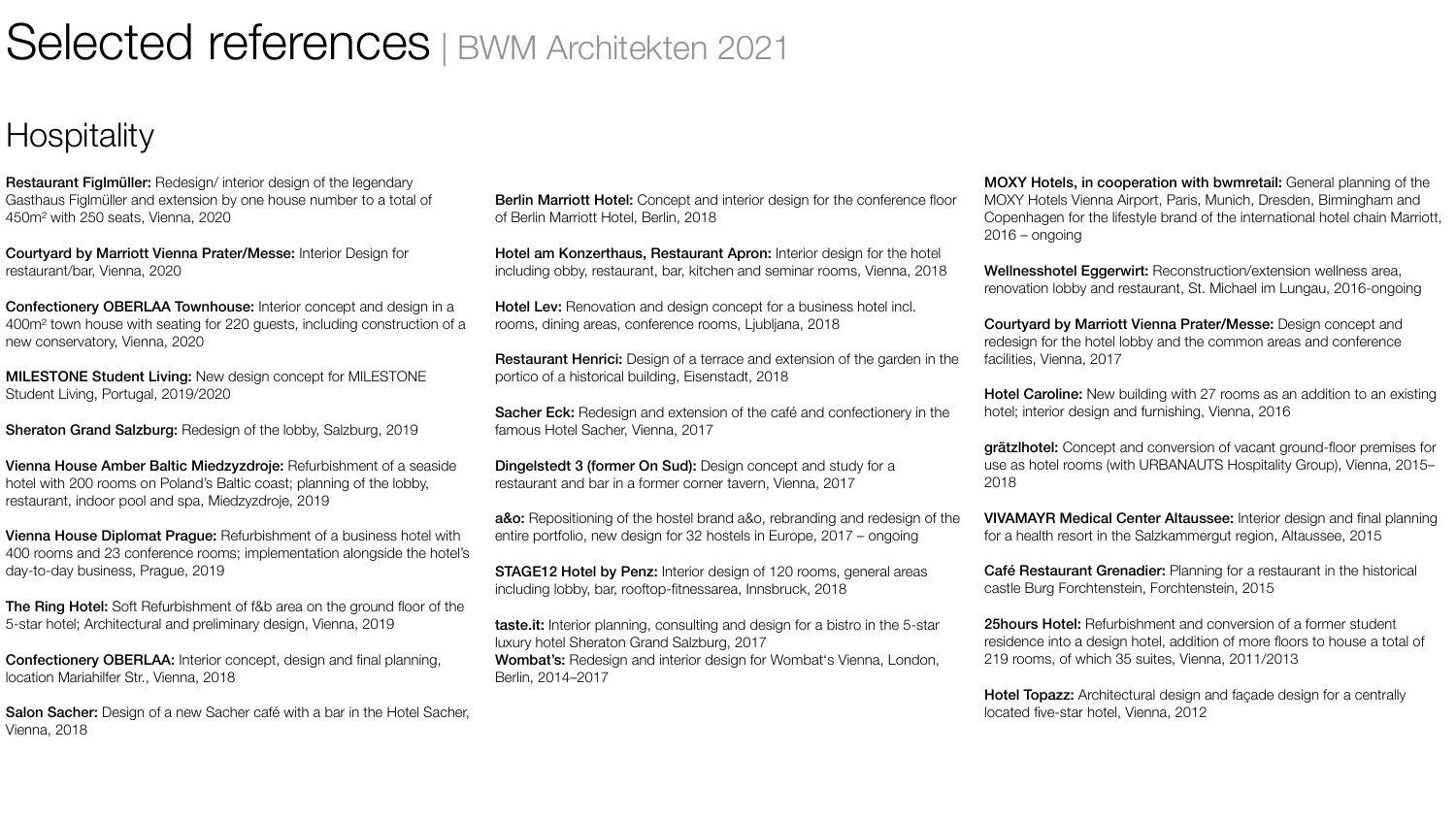# Selected references | BWM Architekten 2021

### Residential architecture Urban planning Culture

Modenapark 1-2: Construction of a new seven-floor residential building including attic floor, Vienna, 2020

Preyersche Höfe: a socially sustainable residential project that encourages diversity, 210 new flats, 93 of which are SMART flats, in seven buildings connected via a walkway, barrier-free open spaces and common areas. Vienna, 2019

**Traungasse 12:** Conversion and extension of a 1960s office building into a modern residential building, Vienna, 2019

Brigittenauer Lände 42: Conversion of an office building into a residential building, including addition of storeys, Vienna, 2018

Arsenal: Concept, design and permit application for a roof extension of two heritage-protected buildings with a total floor area of more than 6000 sqm, Vienna, 2018

Steinterrassen - Leyserstrasse 2: Planning of a new residential building with about 80 privately financed freehold flats, a police station and a kindergarten, Vienna, 2018

Karl-Marx-Hof: Artistic supervision of the surface renovation, roof renewal and general maintenance measures, Vienna, 2015

Waldrebengasse: Public developer's competition held by wohnfonds wien in collaboration with the City of Vienna for a realisation concept in accordance with the four-pillar model (economy, social sustainability, architecture and ecology) for a site in Vienna's Donaustadt district, Vienna, 2020

Schönbrunner Straße 63: Construction of a residential building with 29 freehold flats and office space on a narrow site in Schönbrunner Strasse, Vienna, 2018

**Visitor's centre Vienna State Opera:** New design for a visitor's centre at the Vienna State Opera, 2021

Technical Museum Vienna: Exhibition design and consulting concerning redesign of the west hall, exhibition "12.10", 2020

Das RAIQA – Quartier Innsbruck: Invited competition for the development, opening and revitalisation of a quarter in Innsbruck. Redesign of the main office of Raiffeisen-Landesbank Tirol AG and the surrounding area as a modern working and living environment, Innsbruck, 2019

Gasometervorfeld 2.0.: 1st place in invited urban planning competition for the creation of a guiding concept for the zoning plan in Vienna Simmering in cooperation with Landschaftsarchitektur Carla Lo, Winning project: "Bricolage City", Vienna, 2019

Hagedornplatz workshop process: 1st place in the competition for a residential complex outside central Dresden in cooperation with Pretterhofer Arquitectos, Dresden, 2018

Live Life Long Aspern-Seestadt: Two-stage developer's competition for the construction of a complex in the Aspern Seestadt urban development area; winning project for site no. G13 A, Vienna, 2017

Linz-Ebelsberg: Development of an urban development framework in a cooperative process; competition: 1st place, Linz, 2017

House of Austrian History: Exhibition planning and design for the first museum of Austrian history, Vienna, 2018; 1st prize in the EU-wide competition

Aesthetics of Change: Design for the exhibition in the Austrian Museum of Applied Arts (MAK) to commemorate 150 years since the foundation of the University of Applied Arts, Vienna, 2017–2018

Austrian EXPO pavilion 2017: Design concept for the Austrian pavilion, Astana/Kazakhstan

Literature Museum of the Austrian National Library: Exhibition planning and design in a heritage-protected building, Vienna, 2015

Vergilius Chapel / Wien Museum: Entrance to the subterranean chapel and installation of a shop, Vienna, 2012